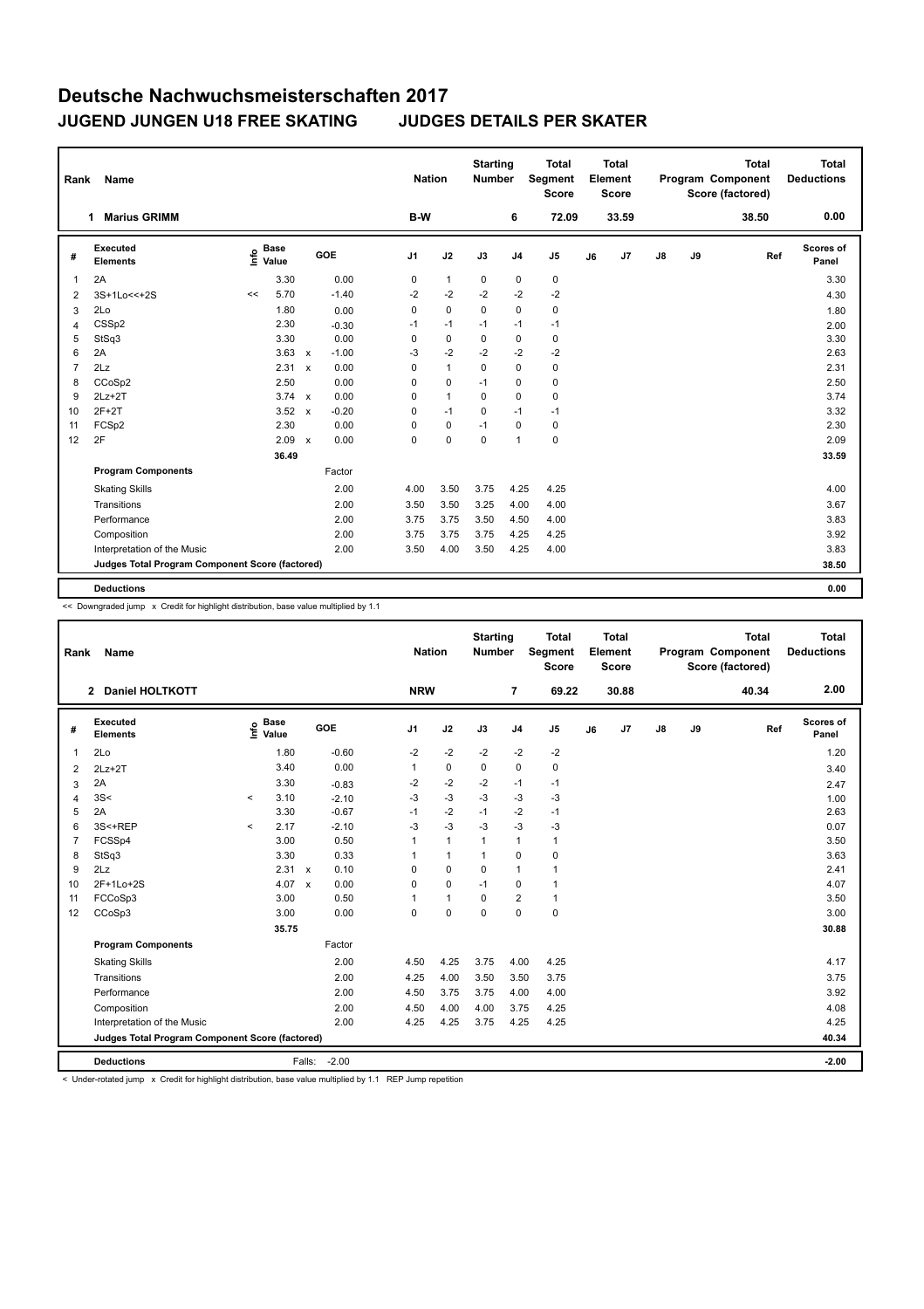## **Deutsche Nachwuchsmeisterschaften 2017 JUGEND JUNGEN U18 FREE SKATING JUDGES DETAILS PER SKATER**

| Rank           | Name                                            |         |                      |                           |         |    | <b>Nation</b> |              | <b>Starting</b><br><b>Number</b> |                | <b>Total</b><br>Segment<br>Score |    | Total<br>Element<br><b>Score</b> |    |    | <b>Total</b><br>Program Component<br>Score (factored) | Total<br><b>Deductions</b> |
|----------------|-------------------------------------------------|---------|----------------------|---------------------------|---------|----|---------------|--------------|----------------------------------|----------------|----------------------------------|----|----------------------------------|----|----|-------------------------------------------------------|----------------------------|
|                | <b>Simon BLATTNER</b><br>3                      |         |                      |                           |         |    | B-W           |              |                                  | 4              | 58.10                            |    | 28.78                            |    |    | 33.32                                                 | 4.00                       |
| #              | <b>Executed</b><br><b>Elements</b>              | ۴ê      | <b>Base</b><br>Value |                           | GOE     | J1 |               | J2           | J3                               | J <sub>4</sub> | J <sub>5</sub>                   | J6 | J7                               | J8 | J9 | Ref                                                   | Scores of<br>Panel         |
| 1              | $2F+2T$                                         |         | 3.20                 |                           | 0.00    |    | 0             | $\mathbf 0$  | $\mathbf 0$                      | 0              | $\pmb{0}$                        |    |                                  |    |    |                                                       | 3.20                       |
| 2              | 2A                                              |         | 3.30                 |                           | $-1.50$ |    | -3            | $-3$         | $-3$                             | -3             | $-3$                             |    |                                  |    |    |                                                       | 1.80                       |
| 3              | 3S<                                             | $\prec$ | 3.10                 |                           | $-2.10$ |    | $-3$          | $-3$         | $-3$                             | $-3$           | -3                               |    |                                  |    |    |                                                       | 1.00                       |
| $\overline{4}$ | FCCoSp3                                         |         | 3.00                 |                           | $-0.30$ |    | $-1$          | $-2$         | $-1$                             | 0              | $-1$                             |    |                                  |    |    |                                                       | 2.70                       |
| 5              | 2Lz                                             |         | 2.10                 |                           | $-0.90$ |    | $-3$          | $-3$         | $-3$                             | -3             | -3                               |    |                                  |    |    |                                                       | 1.20                       |
| 6              | StSq3                                           |         | 3.30                 |                           | 0.00    |    | 0             | $\mathbf 0$  | 0                                | 0              | 0                                |    |                                  |    |    |                                                       | 3.30                       |
| $\overline{7}$ | 2A                                              |         | 3.63                 | $\mathsf{x}$              | $-1.50$ |    | $-3$          | $-3$         | $-3$                             | $-3$           | $-3$                             |    |                                  |    |    |                                                       | 2.13                       |
| 8              | CCoSp4                                          |         | 3.50                 |                           | 0.00    |    | 0             | $\Omega$     | $\Omega$                         | $\mathbf 0$    | 0                                |    |                                  |    |    |                                                       | 3.50                       |
| 9              | 2F+1Lo+2S                                       |         | 4.07                 | $\mathbf{x}$              | 0.00    |    | 0             | $\Omega$     | $\Omega$                         | $\Omega$       | 0                                |    |                                  |    |    |                                                       | 4.07                       |
| 10             | $2Lo+2T$                                        |         | 3.41                 | $\boldsymbol{\mathsf{x}}$ | $-0.30$ |    | $-1$          | $-1$         | $-1$                             | $-1$           | $-1$                             |    |                                  |    |    |                                                       | 3.11                       |
| 11             | CSSp3                                           |         | 2.60                 |                           | 0.17    |    | 0             | $\mathbf{1}$ | $\mathbf 0$                      | $\mathbf{1}$   | $\pmb{0}$                        |    |                                  |    |    |                                                       | 2.77                       |
|                |                                                 |         | 35.21                |                           |         |    |               |              |                                  |                |                                  |    |                                  |    |    |                                                       | 28.78                      |
|                | <b>Program Components</b>                       |         |                      |                           | Factor  |    |               |              |                                  |                |                                  |    |                                  |    |    |                                                       |                            |
|                | <b>Skating Skills</b>                           |         |                      |                           | 2.00    |    | 3.50          | 3.50         | 3.50                             | 4.25           | 3.75                             |    |                                  |    |    |                                                       | 3.58                       |
|                | Transitions                                     |         |                      |                           | 2.00    |    | 3.50          | 3.25         | 3.00                             | 3.75           | 3.50                             |    |                                  |    |    |                                                       | 3.42                       |
|                | Performance                                     |         |                      |                           | 2.00    |    | 3.25          | 3.25         | 3.25                             | 3.00           | 3.25                             |    |                                  |    |    |                                                       | 3.25                       |
|                | Composition                                     |         |                      |                           | 2.00    |    | 3.00          | 3.25         | 3.25                             | 3.50           | 3.50                             |    |                                  |    |    |                                                       | 3.33                       |
|                | Interpretation of the Music                     |         |                      |                           | 2.00    |    | 3.25          | 3.00         | 3.00                             | 3.50           | 3.00                             |    |                                  |    |    |                                                       | 3.08                       |
|                | Judges Total Program Component Score (factored) |         |                      |                           |         |    |               |              |                                  |                |                                  |    |                                  |    |    |                                                       | 33.32                      |
|                | <b>Deductions</b>                               |         |                      | Falls:                    | $-4.00$ |    |               |              |                                  |                |                                  |    |                                  |    |    |                                                       | $-4.00$                    |

< Under-rotated jump x Credit for highlight distribution, base value multiplied by 1.1

| Rank           | <b>Name</b>                                     |         |                      |              |              |              | <b>Nation</b>  | <b>Starting</b><br><b>Number</b> |                | <b>Total</b><br>Segment<br><b>Score</b> |    | Total<br>Element<br><b>Score</b> |    |    | <b>Total</b><br>Program Component<br>Score (factored) | Total<br><b>Deductions</b> |
|----------------|-------------------------------------------------|---------|----------------------|--------------|--------------|--------------|----------------|----------------------------------|----------------|-----------------------------------------|----|----------------------------------|----|----|-------------------------------------------------------|----------------------------|
|                | 4 Franz WOLFF                                   |         |                      |              |              | <b>BAY</b>   |                |                                  | 5              | 57.13                                   |    | 22.47                            |    |    | 35.66                                                 | 1.00                       |
| #              | Executed<br><b>Elements</b>                     | lnfo    | <b>Base</b><br>Value |              | GOE          | J1           | J2             | J3                               | J <sub>4</sub> | J <sub>5</sub>                          | J6 | J7                               | J8 | J9 | Ref                                                   | Scores of<br>Panel         |
| 1              | 3T                                              |         | 4.30                 |              | 0.70         | $\mathbf{1}$ | $\mathbf{1}$   | $\mathbf{1}$                     | $\mathbf 0$    | $\mathbf{1}$                            |    |                                  |    |    |                                                       | 5.00                       |
| 2              | 2A<<                                            | <<      | 1.10                 |              | $-0.60$      | -3           | $-3$           | $-3$                             | $-3$           | $-3$                                    |    |                                  |    |    |                                                       | 0.50                       |
| 3              | 2T                                              |         | 1.30                 |              | 0.00         | 0            | $\mathbf 0$    | $\mathbf 0$                      | $\mathbf 0$    | $\mathbf 0$                             |    |                                  |    |    |                                                       | 1.30                       |
| 4              | CSSp1                                           |         | 1.90                 |              | 0.00         | 0            | $\mathbf 0$    | $\mathbf{1}$                     | $\mathbf 0$    | $\mathbf 0$                             |    |                                  |    |    |                                                       | 1.90                       |
| 5              | $2F+2T2$                                        | $\,<$   | 2.80                 |              | $-0.60$      | $-2$         | $-2$           | $-2$                             | $-2$           | -2                                      |    |                                  |    |    |                                                       | 2.20                       |
| 6              | 2A                                              |         | 3.30                 |              | $-1.50$      | $-3$         | $-3$           | $-3$                             | $-3$           | $-3$                                    |    |                                  |    |    |                                                       | 1.80                       |
| $\overline{7}$ | $1Lz + 2T^*$                                    | $\star$ | 0.60                 |              | 0.00         | 0            | $\Omega$       | $\Omega$                         | $\mathbf 0$    | $\mathbf 0$                             |    |                                  |    |    |                                                       | 0.60                       |
| 8              | CCoSp1                                          |         | 2.00                 |              | 0.00         | 0            | $\mathbf 0$    | $\Omega$                         | $\mathbf 0$    | $\mathbf 0$                             |    |                                  |    |    |                                                       | 2.00                       |
| 9              | 2F                                              |         | 2.09                 | $\mathbf{x}$ | 0.00         | 0            | $\overline{1}$ | $\Omega$                         | $\Omega$       | $\mathbf 0$                             |    |                                  |    |    |                                                       | 2.09                       |
| 10             | FCoSp1                                          |         | 1.70                 |              | 0.00         | 0            | $\Omega$       | $\Omega$                         | 0              | $\mathbf 0$                             |    |                                  |    |    |                                                       | 1.70                       |
| 11             | $2F*+2Lo$                                       | $\star$ | 1.98                 | $\mathsf{x}$ | $-0.40$      | $-1$         | $-2$           | $-1$                             | $-2$           | $-1$                                    |    |                                  |    |    |                                                       | 1.58                       |
| 12             | StSq1                                           |         | 1.80                 |              | 0.00         | 0            | $\mathbf 0$    | $\Omega$                         | $\Omega$       | $\mathbf 0$                             |    |                                  |    |    |                                                       | 1.80                       |
|                |                                                 |         | 24.87                |              |              |              |                |                                  |                |                                         |    |                                  |    |    |                                                       | 22.47                      |
|                | <b>Program Components</b>                       |         |                      |              | Factor       |              |                |                                  |                |                                         |    |                                  |    |    |                                                       |                            |
|                | <b>Skating Skills</b>                           |         |                      |              | 2.00         | 3.75         | 3.25           | 3.50                             | 4.25           | 4.25                                    |    |                                  |    |    |                                                       | 3.83                       |
|                | Transitions                                     |         |                      |              | 2.00         | 3.50         | 3.00           | 3.25                             | 3.50           | 4.00                                    |    |                                  |    |    |                                                       | 3.42                       |
|                | Performance                                     |         |                      |              | 2.00         | 3.25         | 3.50           | 3.50                             | 3.75           | 3.75                                    |    |                                  |    |    |                                                       | 3.58                       |
|                | Composition                                     |         |                      |              | 2.00         | 3.50         | 3.25           | 3.50                             | 4.00           | 4.00                                    |    |                                  |    |    |                                                       | 3.67                       |
|                | Interpretation of the Music                     |         |                      |              | 2.00         | 3.50         | 3.00           | 3.00                             | 4.00           | 3.50                                    |    |                                  |    |    |                                                       | 3.33                       |
|                | Judges Total Program Component Score (factored) |         |                      |              |              |              |                |                                  |                |                                         |    | 35.66                            |    |    |                                                       |                            |
|                | <b>Deductions</b>                               |         |                      |              | Falls: -1.00 |              |                |                                  |                |                                         |    |                                  |    |    |                                                       | $-1.00$                    |

< Under-rotated jump << Downgraded jump \* Invalid element x Credit for highlight distribution, base value multiplied by 1.1